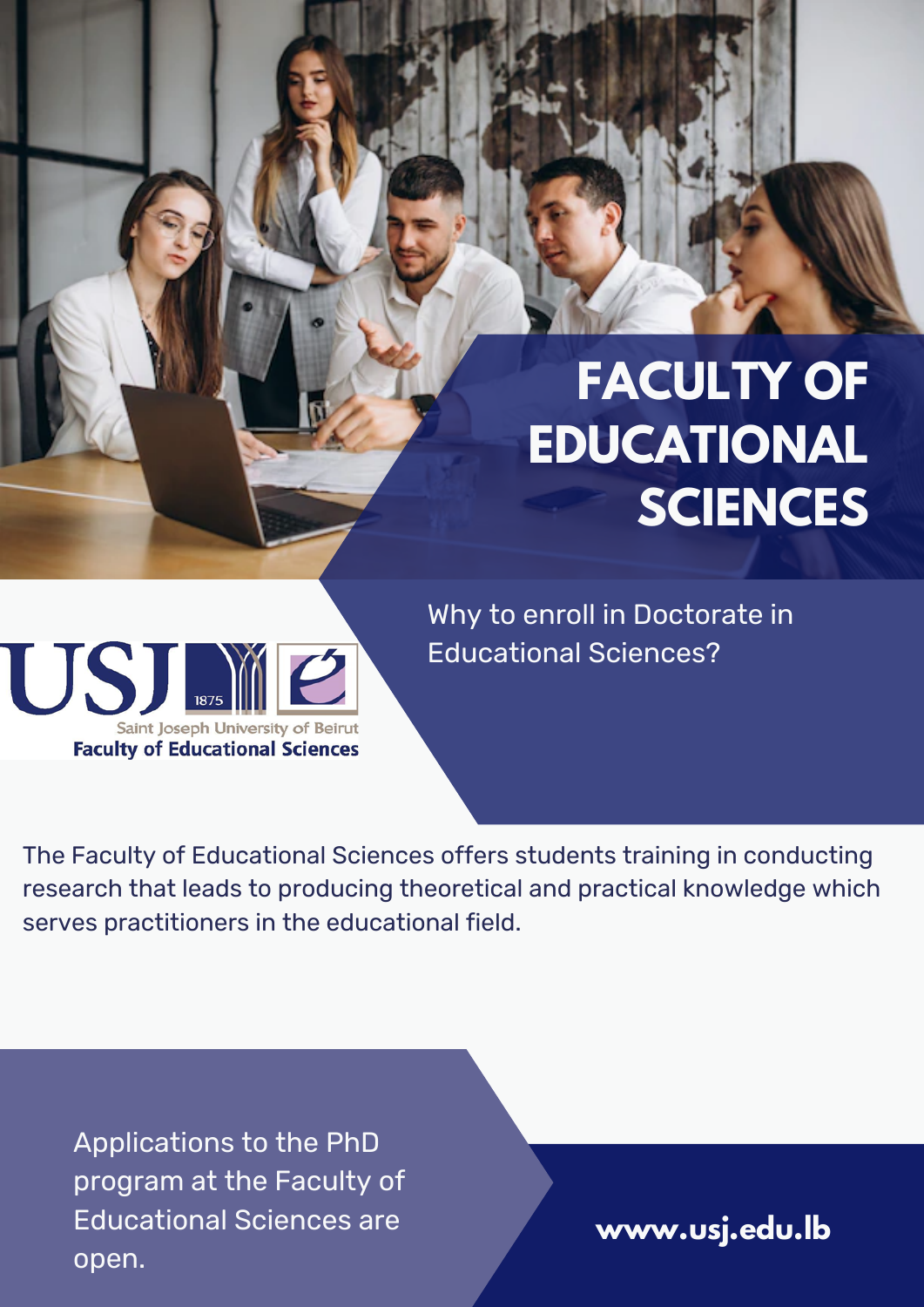## THREE AXES OF RESEARCH

### Axis 1: Education, Teaching and Learning

This axis targets didactics engineering, pedagogical approaches and educational behaviors, and teaching-learning practices. Also, it includes studies about the digital culture and distance learning.

*Curricular logic, didactic concepts, Interactive and Pedagogical approaches, educational neuroscience, pedagogical accompaniment, and distance teaching-learning.*

### Axis 2: Management and Educational Development

This axis targets institutional management in its strategic and organizational dimensions. It encompasses, as well, studies that revolve around quality management and the engineering of educational innovations and crisis management.

*Educational vision,Leadership styles, human resources management in Education, quality assurance approaches, management of change, managerial innovations, educational development , and e-management.*

## Axis 3: Professionalization and Employability

This axis concentrates on andragogy and professional coaching. It covers career development, plus entrepreneurship and professionalism in education.

*Professional coaching, workplace learning, continuous professional training, entrepreneurship in education, professionalization, talent acquisition, employment management, e-training.*